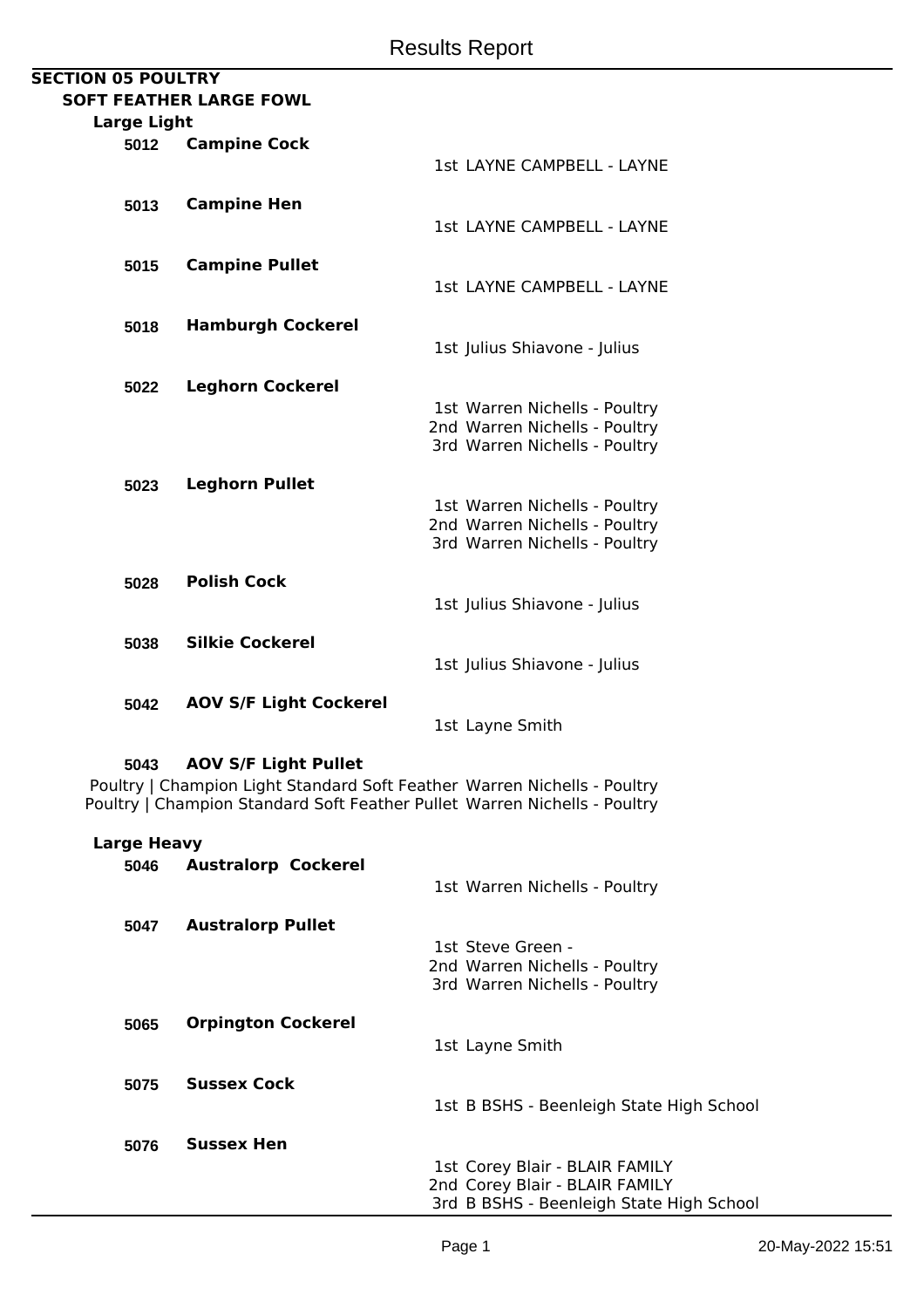| 5077                               | <b>Sussex Cockerel</b>                                                                                                                                                                                                                                                                          |                                                                                                                                                   |
|------------------------------------|-------------------------------------------------------------------------------------------------------------------------------------------------------------------------------------------------------------------------------------------------------------------------------------------------|---------------------------------------------------------------------------------------------------------------------------------------------------|
|                                    |                                                                                                                                                                                                                                                                                                 | 1st Corey Blair - BLAIR FAMILY<br>2nd B BSHS - Beenleigh State High School<br>3rd B BSHS - Beenleigh State High School                            |
| 5078                               | <b>Rhode Island Pullet</b>                                                                                                                                                                                                                                                                      |                                                                                                                                                   |
|                                    |                                                                                                                                                                                                                                                                                                 | 1st B BSHS - Beenleigh State High School<br>2nd Corey Blair - BLAIR FAMILY<br>3rd B BSHS - Beenleigh State High School                            |
|                                    |                                                                                                                                                                                                                                                                                                 |                                                                                                                                                   |
| 5083                               | <b>AOV S/F Heavy Cock</b>                                                                                                                                                                                                                                                                       | 1st George Patatoukas - George   Asil Breed                                                                                                       |
| 5084                               | <b>AOV S/F Heavy Hen</b>                                                                                                                                                                                                                                                                        |                                                                                                                                                   |
|                                    |                                                                                                                                                                                                                                                                                                 | 1st Ann Window - ANN<br>2nd George Patatoukas - George Asil Breed<br>3rd Ann Window - ANN                                                         |
| 5085                               | <b>AOV S/F Heavy Cockerel</b>                                                                                                                                                                                                                                                                   |                                                                                                                                                   |
|                                    |                                                                                                                                                                                                                                                                                                 | 1st Ann Window - ANN                                                                                                                              |
| 5086                               | <b>AOV S/F Heavy Pullet</b>                                                                                                                                                                                                                                                                     |                                                                                                                                                   |
|                                    | Poultry   Champion Heavy Standard Soft Feather Warren Nichells - Poultry<br>Poultry   Champion Standard Soft Feather Warren Nichells - Poultry<br>Poultry   Champion Standard Soft Feather Cockerel Corey Blair - BLAIR FAMILY<br>Poultry   Champion Standard Soft Feather Hen Ann Window - ANN | 1st Ann Window - ANN<br>2nd Ann Window - ANN<br>Poultry   Champion Standard Soft Feather Cock B BSHS - Beenleigh State High School                |
|                                    |                                                                                                                                                                                                                                                                                                 |                                                                                                                                                   |
| <b>SOFT FEATHER BANTAM</b><br>5087 | <b>Pekin Cock</b>                                                                                                                                                                                                                                                                               |                                                                                                                                                   |
|                                    |                                                                                                                                                                                                                                                                                                 | 1st Haylee Hastings - Haylee Hastings                                                                                                             |
| 5088                               | <b>Pekin Hen</b>                                                                                                                                                                                                                                                                                |                                                                                                                                                   |
|                                    |                                                                                                                                                                                                                                                                                                 | 1st Haylee Hastings - Haylee Hastings<br>2nd Haylee Hastings - Haylee Hastings                                                                    |
| 5091                               | <b>Barbu d'Uccle Cock</b>                                                                                                                                                                                                                                                                       |                                                                                                                                                   |
|                                    |                                                                                                                                                                                                                                                                                                 | 1st Caitlin Snowdon - Blue Millie Fleur Cock<br>2nd Caitlin Snowdon - Millie Fleur Cock                                                           |
| 5092                               | <b>Barbu d'Uccle Hen</b>                                                                                                                                                                                                                                                                        |                                                                                                                                                   |
|                                    |                                                                                                                                                                                                                                                                                                 | 1st Caitlin Snowdon - Splash Milliefleur - Caitlin Snowdon<br>2nd Caitlin Snowdon - Porcelain - Caitlin Snowdon<br>3rd Lilly O'Neill - Millifleur |
| 5094                               | <b>Barbu d'Uccle Pullet</b>                                                                                                                                                                                                                                                                     |                                                                                                                                                   |
|                                    |                                                                                                                                                                                                                                                                                                 | 1st Melissa Schunemann - Porcelain Barbu d'uccle pullet 1                                                                                         |
|                                    |                                                                                                                                                                                                                                                                                                 | 2nd Melissa Schunemann - Porcelain Barbu d'uccle pullet 2                                                                                         |

**5098 Frizzle Pullet**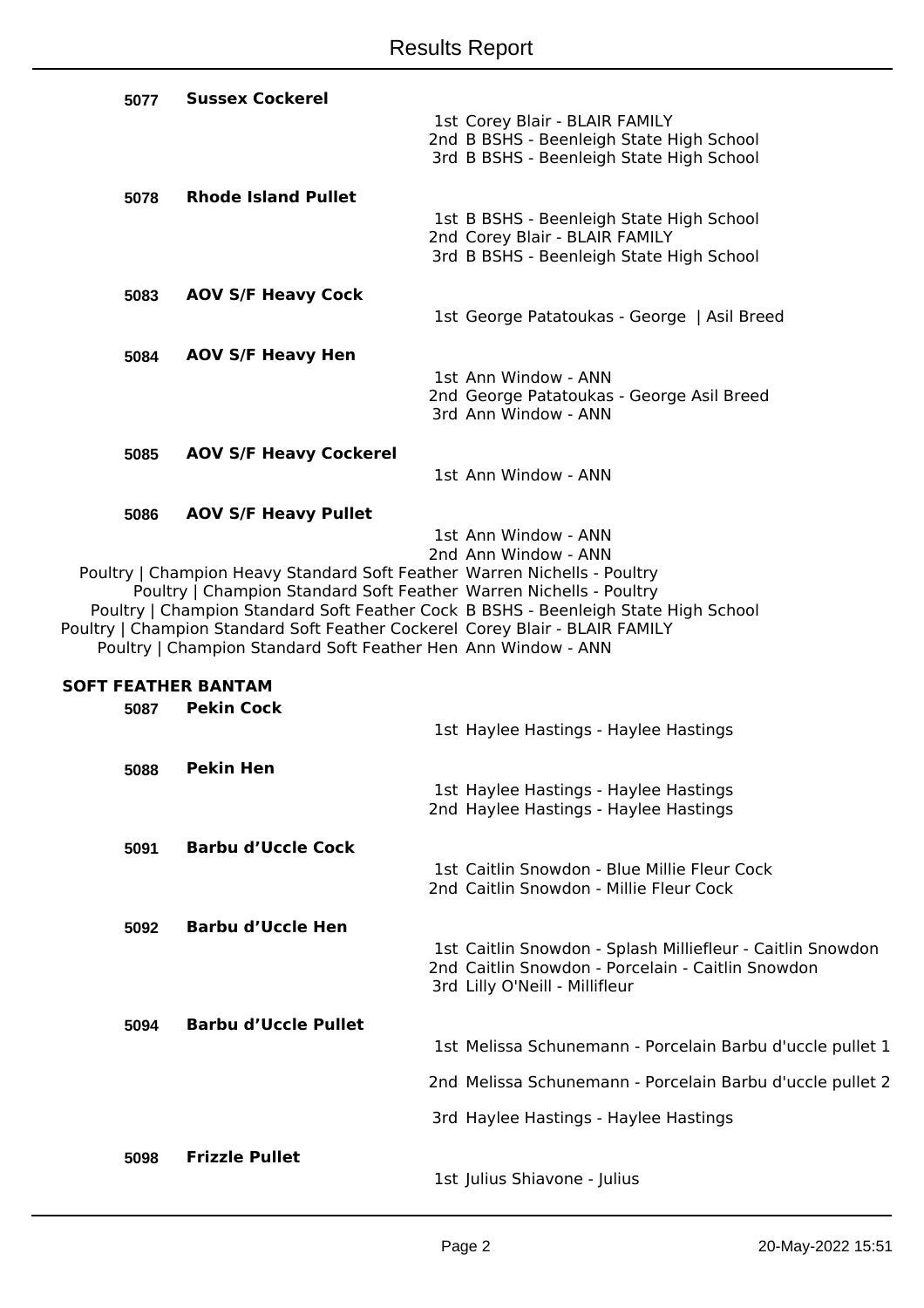| 5102 | <b>Japanese Pullet</b>         |                                          |
|------|--------------------------------|------------------------------------------|
|      |                                | 1st Haylee Hastings - Haylee Hastings    |
|      |                                |                                          |
|      |                                |                                          |
| 5113 | <b>Leghorn Cockerel</b>        |                                          |
|      |                                | 1st Warren Nichells - Poultry            |
|      |                                | 2nd PJ LT ARNETT - PJ & LT ARNETT        |
|      |                                | 3rd Warren Nichells - Poultry            |
|      |                                |                                          |
| 5114 | <b>Leghorn Pullet</b>          |                                          |
|      |                                | 1st Warren Nichells - Poultry            |
|      |                                | 2nd Warren Nichells - Poultry            |
|      |                                | 3rd Warren Nichells - Poultry            |
|      |                                |                                          |
| 5125 | Langshan (Australian) Cockerel |                                          |
|      |                                | 1st Warren Nichells - Poultry            |
|      |                                | 2nd Warren Nichells - Poultry            |
|      |                                |                                          |
| 5126 | Langshan (Australian) Pullet   |                                          |
|      |                                | 1st Warren Nichells - Poultry            |
|      |                                |                                          |
|      |                                |                                          |
| 5129 | <b>Australorp Cockerel</b>     |                                          |
|      |                                | 1st Warren Nichells - Poultry            |
|      |                                | 2nd Warren Nichells - Poultry            |
|      |                                | 3rd Gaven Anderson - Gaven               |
|      |                                |                                          |
| 5130 | <b>Australorp Pullet</b>       |                                          |
|      |                                | 1st Warren Nichells - Poultry            |
|      |                                | 2nd Warren Nichells - Poultry            |
|      |                                | 3rd Warren Nichells - Poultry            |
|      |                                |                                          |
| 5134 | <b>Rhode Island Pullet</b>     |                                          |
|      |                                | 1st Lilly O'Neill - RIR RC               |
|      |                                |                                          |
| 5135 | <b>Sussex Cock</b>             |                                          |
|      |                                | 1st B BSHS - Beenleigh State High School |
|      |                                |                                          |
| 5136 | <b>Sussex Hen</b>              |                                          |
|      |                                | 1st B BSHS - Beenleigh State High School |
|      |                                | 2nd B BSHS - Beenleigh State High School |
|      |                                |                                          |
|      | <b>Sussex Cockerel</b>         |                                          |
| 5137 |                                |                                          |
|      |                                | 1st B BSHS - Beenleigh State High School |
|      |                                |                                          |
| 5138 | <b>Sussex Pullet</b>           |                                          |
|      |                                | 1st B BSHS - Beenleigh State High School |
|      |                                | 2nd B BSHS - Beenleigh State High School |
|      |                                | 3rd B BSHS - Beenleigh State High School |
|      |                                |                                          |
| 5140 | <b>Wyandotte Hen</b>           |                                          |
|      |                                | 1st Dudley Klibe - DUDLEY                |
|      |                                |                                          |
| 5141 | <b>Wyandotte Cockerel</b>      |                                          |
|      |                                | 1st Dudley Klibe - DUDLEY                |
|      |                                |                                          |
| 5142 | <b>Wyandotte Pullet</b>        |                                          |
|      |                                |                                          |
|      |                                | 1st Dudley Klibe - DUDLEY                |
|      |                                | 2nd Dudley Klibe - DUDLEY                |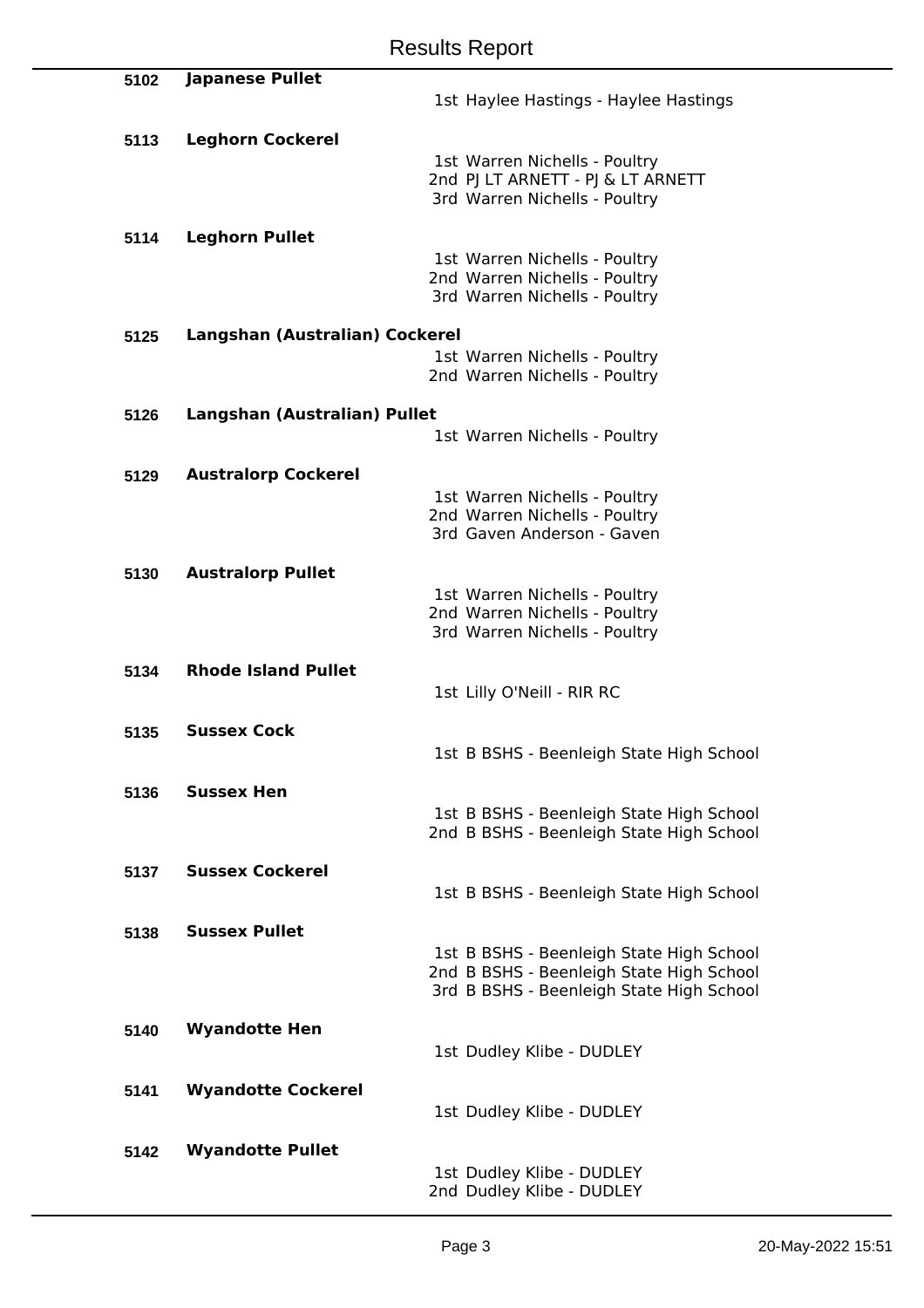| 5145 | <b>Sebright gold Cockerel</b>   |                                                              |
|------|---------------------------------|--------------------------------------------------------------|
|      |                                 | 1st Julius Shiavone - Julius                                 |
| 5146 | Sebright gold Pullet            |                                                              |
|      |                                 | 1st Julius Shiavone - Julius                                 |
| 5147 | <b>Sebright silver Cock</b>     |                                                              |
|      |                                 | 1st Eleanor Arnett - Eleanor<br>2nd Julius Shiavone - Julius |
|      |                                 |                                                              |
| 5148 | Sebright silver Hen             | 1st Eleanor Arnett - Eleanor                                 |
|      |                                 | 2nd Julius Shiavone - Julius                                 |
| 5149 | <b>Sebright silver Cockerel</b> |                                                              |
|      |                                 | 1st Eleanor Arnett - Eleanor                                 |
| 5150 | <b>Sebright silver Pullet</b>   |                                                              |
|      |                                 | 1st Eleanor Arnett - Eleanor                                 |

### **5154 AOV S/F Bantam Pullet**

Poultry | Champion Soft Feather Bantam Warren Nichells - Poultry Poultry | Reserve Champion Soft Feather Bantam Warren Nichells - Poultry Poultry | Champion Soft Feather Bantam Cockerel Warren Nichells - Poultry Poultry | Champion Soft Feather Bantam Pullet Warren Nichells - Poultry Poultry | Soft Feather Bantam Hen Dudley Klibe - DUDLEY

#### **HARD FEATHER LARGE FOWL**

## **H/F Large other**

| 5219 | <b>Indian Cock</b>              | 1st Anthony Thomas -                                   |
|------|---------------------------------|--------------------------------------------------------|
| 5220 | Indian Hen                      | 1st Anthony Thomas -                                   |
| 5221 | <b>Indian Cockerel</b>          | 1st Anthony Thomas -                                   |
| 5222 | <b>Indian Pullet</b>            | 1st Anthony Thomas -                                   |
| 5223 | <b>Australian Game Cock</b>     | 1st McMahon Brothers - Na                              |
| 5224 | <b>Australian Game Hen</b>      | 1st McMahon Brothers - Na<br>2nd McMahon Brothers - Na |
| 5225 | <b>Australian Game Cockerel</b> | 1st McMahon Brothers - Na                              |
|      |                                 | 2nd McMahon Brothers - Na<br>3rd McMahon Brothers - Na |
| 5226 | <b>Australian Game Pullet</b>   | 1st McMahon Brothers - Na<br>2nd McMahon Brothers - Na |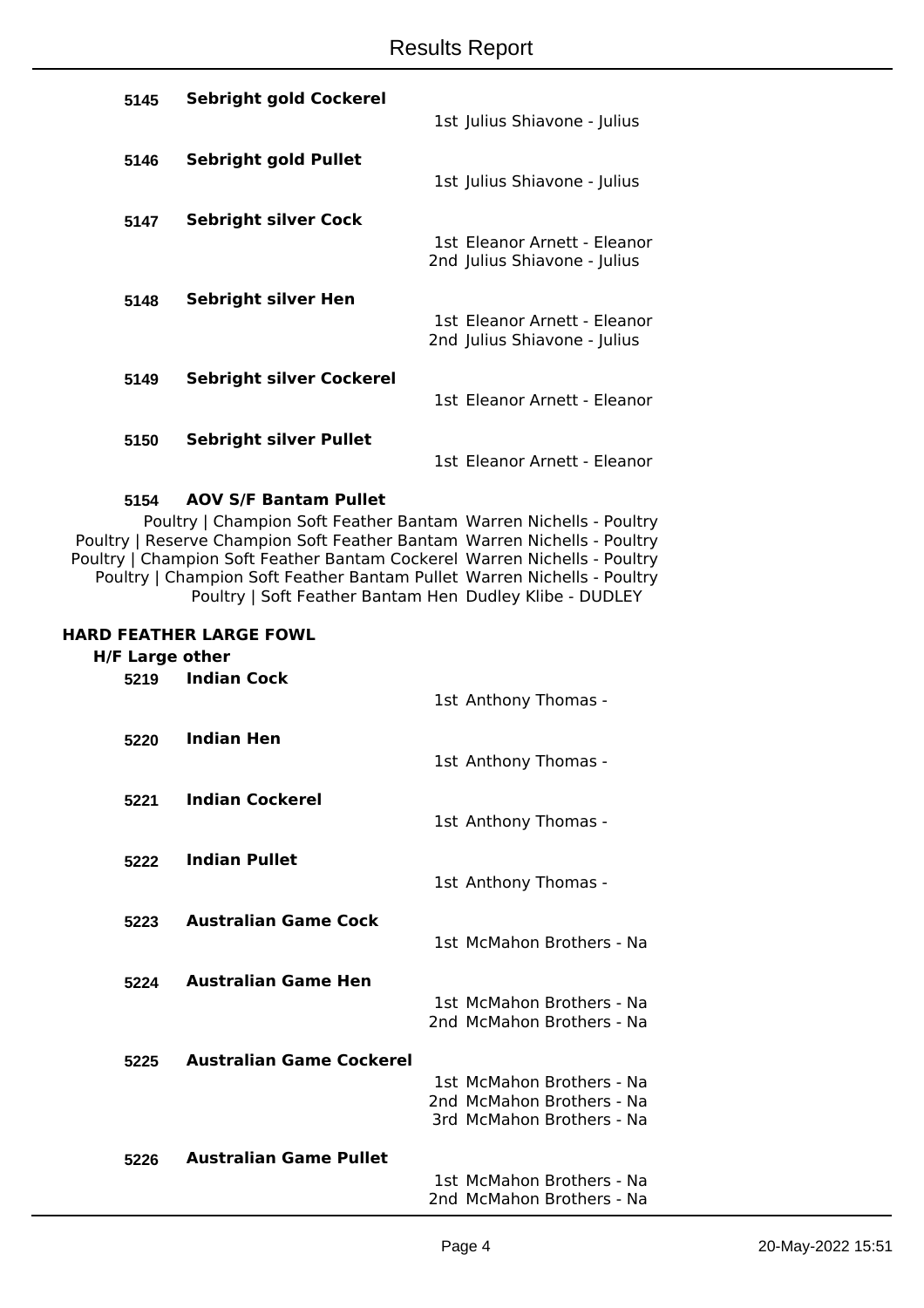3rd McMahon Brothers - Na

| 5227                       | <b>H/F Large AOV Cock</b>                                                                                                                                                                                                                                                                                                                                                                                                                                                            |  | 1st Rodney Buzen                                                                                   |  |
|----------------------------|--------------------------------------------------------------------------------------------------------------------------------------------------------------------------------------------------------------------------------------------------------------------------------------------------------------------------------------------------------------------------------------------------------------------------------------------------------------------------------------|--|----------------------------------------------------------------------------------------------------|--|
|                            |                                                                                                                                                                                                                                                                                                                                                                                                                                                                                      |  |                                                                                                    |  |
| 5230                       | <b>H/F Large AOV Pullet</b><br>Poultry   Champion Hard Feather Large McMahon Brothers - Na<br>Poultry   Reserve Champion Hard Feather Large Anthony Thomas -<br>Poultry   Champion AOV Game Large Rodney Buzen<br>Poultry   Champion Hard Feather Large Cock Anthony Thomas -<br>Poultry   Champion Hard Feather Large Cockerel Anthony Thomas -<br>Poultry   Champion Hard Feather Large Hen Anthony Thomas -<br>Poultry   Champion Hard Feather Large Pullet McMahon Brothers - Na |  |                                                                                                    |  |
| <b>HARD FEATHER BANTAM</b> |                                                                                                                                                                                                                                                                                                                                                                                                                                                                                      |  |                                                                                                    |  |
| <b>Modern Bantam</b>       |                                                                                                                                                                                                                                                                                                                                                                                                                                                                                      |  |                                                                                                    |  |
| 5242                       | <b>Black Red Cockerel</b>                                                                                                                                                                                                                                                                                                                                                                                                                                                            |  | 1st Dudley Klibe - DUDLEY<br>2nd Dudley Klibe - DUDLEY                                             |  |
| <b>OEG Bantam</b>          |                                                                                                                                                                                                                                                                                                                                                                                                                                                                                      |  |                                                                                                    |  |
| 5270                       | <b>Black Red LL Cockerel</b>                                                                                                                                                                                                                                                                                                                                                                                                                                                         |  |                                                                                                    |  |
|                            |                                                                                                                                                                                                                                                                                                                                                                                                                                                                                      |  | 1st Warren Nichells - Poultry                                                                      |  |
| 5278                       | <b>Blue Red Cockerel</b>                                                                                                                                                                                                                                                                                                                                                                                                                                                             |  | 1st PJ LT ARNETT - PJ & LT ARNETT                                                                  |  |
| 5283                       | <b>Orange or Brown Red Pullet</b>                                                                                                                                                                                                                                                                                                                                                                                                                                                    |  |                                                                                                    |  |
|                            |                                                                                                                                                                                                                                                                                                                                                                                                                                                                                      |  | 1st Stephen Kavanagh - Stephen                                                                     |  |
| 5284                       | <b>Grey or Birchen Cock</b>                                                                                                                                                                                                                                                                                                                                                                                                                                                          |  | 1st Stephen Kavanagh - Stephen                                                                     |  |
| 5285                       | <b>Grey or Birchen Hen</b>                                                                                                                                                                                                                                                                                                                                                                                                                                                           |  |                                                                                                    |  |
|                            |                                                                                                                                                                                                                                                                                                                                                                                                                                                                                      |  | 1st Stephen Kavanagh - Stephen<br>2nd Stephen Kavanagh - Stephen                                   |  |
| 5290                       | <b>Duckwing DL Cockerel</b>                                                                                                                                                                                                                                                                                                                                                                                                                                                          |  |                                                                                                    |  |
|                            |                                                                                                                                                                                                                                                                                                                                                                                                                                                                                      |  | 1st Warren Nichells - Poultry<br>2nd PJ LT ARNETT - PJ & LT ARNETT                                 |  |
| 5308                       | <b>OEG Bantam AOC Cock</b>                                                                                                                                                                                                                                                                                                                                                                                                                                                           |  | 1st Stephen Kavanagh - Stephen                                                                     |  |
| <b>Bantam Pit Game</b>     |                                                                                                                                                                                                                                                                                                                                                                                                                                                                                      |  |                                                                                                    |  |
| 5313                       | <b>Plain face Hen</b>                                                                                                                                                                                                                                                                                                                                                                                                                                                                |  |                                                                                                    |  |
|                            |                                                                                                                                                                                                                                                                                                                                                                                                                                                                                      |  | 1st Stephen Kavanagh - Stephen<br>2nd Stephen Kavanagh - Stephen                                   |  |
| 5315                       | <b>Plain face Pullet</b>                                                                                                                                                                                                                                                                                                                                                                                                                                                             |  | 1st Stephen Kavanagh - Stephen                                                                     |  |
| 5319                       | <b>Muff Pullet</b>                                                                                                                                                                                                                                                                                                                                                                                                                                                                   |  |                                                                                                    |  |
|                            |                                                                                                                                                                                                                                                                                                                                                                                                                                                                                      |  | 1st Stephen Kavanagh - Stephen<br>2nd Stephen Kavanagh - Stephen<br>3rd Stephen Kavanagh - Stephen |  |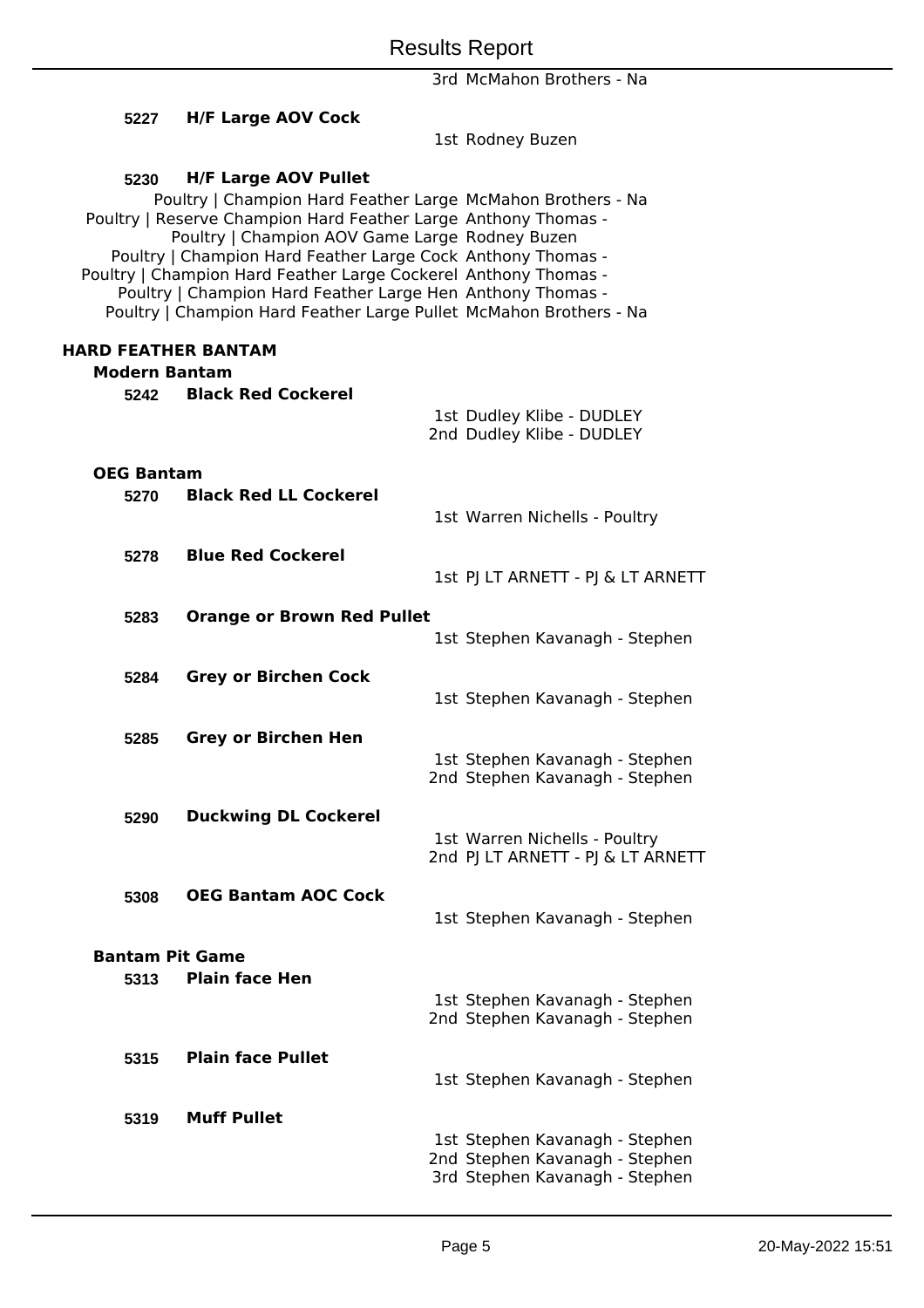|                         |                                                                                                                                         | <b>Results Report</b>                                                         |
|-------------------------|-----------------------------------------------------------------------------------------------------------------------------------------|-------------------------------------------------------------------------------|
|                         | <b>H/F Bantam other</b>                                                                                                                 |                                                                               |
| 5324                    | <b>Indian AC Cock</b>                                                                                                                   |                                                                               |
|                         |                                                                                                                                         | 1st Anthony Thomas -                                                          |
| 5325                    | <b>Indian AC Hen</b>                                                                                                                    |                                                                               |
|                         |                                                                                                                                         | 1st Anthony Thomas -                                                          |
| 5326                    | <b>Indian AC Cockerel</b>                                                                                                               |                                                                               |
|                         |                                                                                                                                         | 1st Anthony Thomas -                                                          |
|                         |                                                                                                                                         |                                                                               |
| 5327                    | <b>Indian AC Pullet</b>                                                                                                                 | 1st Anthony Thomas -                                                          |
|                         |                                                                                                                                         | 2nd Haylee Hastings - Haylee Hastings                                         |
|                         |                                                                                                                                         |                                                                               |
| 5335                    | <b>H/F Bantam AOV Pullet</b><br>Poultry   Champion Hard Feather Bantam Stephen Kavanagh - Stephen                                       |                                                                               |
|                         |                                                                                                                                         | Poultry   Reserve Champion Hard Feather Bantam PJ LT ARNETT - PJ & LT ARNETT  |
|                         |                                                                                                                                         | Poultry   Champion OEG Bantam PJ LT ARNETT - PJ & LT ARNETT                   |
|                         | Poultry   Champion Pit Game Bantam Stephen Kavanagh - Stephen<br>Poultry   Champion Hard Feather Bantam Cock Stephen Kavanagh - Stephen |                                                                               |
|                         |                                                                                                                                         | Poultry   Champion Hard Feather Bantam Cockerel PJ LT ARNETT - PJ & LT ARNETT |
|                         | Poultry   Champion Hard Feather Bantam Hen Stephen Kavanagh - Stephen<br>Poultry   Champion Hard Feather Bantam Pullet Anthony Thomas - |                                                                               |
|                         |                                                                                                                                         |                                                                               |
| <b>EXHIBITION PAIRS</b> |                                                                                                                                         |                                                                               |
| 5344                    | <b>Softfeather Large</b>                                                                                                                | 1st Warren Nichells - Poultry                                                 |
|                         |                                                                                                                                         |                                                                               |
| 5345                    | <b>Softfeather Bantam</b>                                                                                                               |                                                                               |
|                         |                                                                                                                                         | 1st Warren Nichells - Poultry                                                 |
| <b>PAIRS OF FEMALES</b> |                                                                                                                                         |                                                                               |
| 5348                    | <b>Softfeather Large</b>                                                                                                                |                                                                               |
|                         |                                                                                                                                         | 1st Warren Nichells - Poultry                                                 |
| 5349                    | <b>Softfeather Bantam</b>                                                                                                               |                                                                               |
|                         |                                                                                                                                         | 1st Warren Nichells - Poultry                                                 |
|                         |                                                                                                                                         | 2nd Julius Shiavone - Julius                                                  |
| 5351                    | <b>Hardfeather Bantam</b>                                                                                                               |                                                                               |
|                         |                                                                                                                                         | 1st Blade Smith - BLADE                                                       |
|                         | Poultry   Champion Pair of Females Warren Nichells - Poultry                                                                            |                                                                               |
| <b>JUNIOR SECTION</b>   |                                                                                                                                         |                                                                               |
| 5352                    | <b>Softfeather Large MALE</b>                                                                                                           |                                                                               |
|                         |                                                                                                                                         | 1st LAYNE CAMPBELL - LAYNE                                                    |
| 5353                    | <b>Softfeather Large FEMALE</b>                                                                                                         |                                                                               |
|                         |                                                                                                                                         | 1st Corey Blair - CHLOE BLAIR                                                 |
|                         |                                                                                                                                         | 2nd LAYNE CAMPBELL - LAYNE                                                    |
| 5354                    | <b>Softfeather Bantam MALE</b>                                                                                                          |                                                                               |
|                         |                                                                                                                                         | 1st Julius Shiavone - Julius                                                  |

**5355 Softfeather Bantam FEMALE**

1st Julius Shiavone - Julius